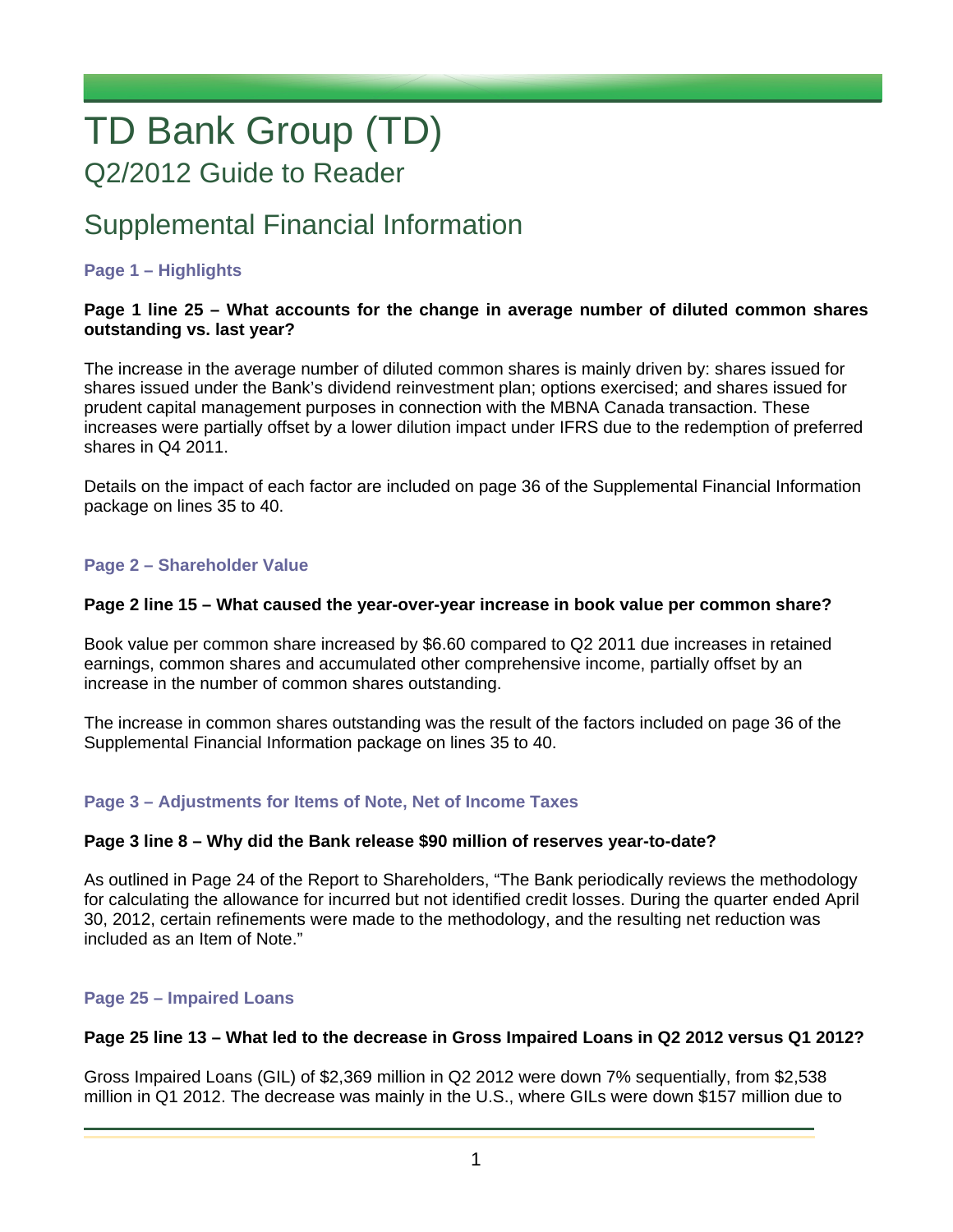the transfer to Other Real Estate Owned (OREO) of real estate in-substance foreclosures combined with improved credit conditions where new resolutions continued to outpace new formations.

The transfer of GILs to OREO was discussed during the Q2 2012 Conference Call, a transcript of which is available at www.td.com.

#### **Page 32 – Provision for Credit Losses by Industry Sector and Geographic Location**

**Page 32 line 37 – Was there anything unusual/one-off that was benefiting Provision for Credit Losses (PCL) in the U.S. auto business since the acquisition of Chrysler Financial (e.g. recoveries, purchase accounting, etc.)?** 

A one-time change in the calculation for U.S. auto allowances led to a lower than normal loss rate for the segment in Q2 2012. Future loss rates should more closely align with those reported in Q1 2012 and Q4 2011, not withstanding any changes to the credit spectrum.

#### **Page 36 – Impaired Loans**

#### **Page 36 line 31 – What leads to the volatility seen in Derivatives Related to Cash Flow Hedges? What led to the change seen in Q2 2012?**

The Bank uses receive-fixed rate swaps as part of cash flow hedging relationships to hedge prime based loans. The Bank converts floating rate mortgages into synthetic fixed rate mortgages by entering into interest rate swaps. Interest rate increases result in losses on the swaps, and rate decreases result in gains.

Gains decreased in Q2 2012 primarily due to increases in both CAD and USD interest rate swap curve rates.

# Report to Shareholders

#### **Exposure to Europe**

#### **Table 18 from the Q2 2012 MD&A shows exposure to Europe of \$31.2 billion. Page 41 of the Supplemental Financial Information package shows gross credit exposure to Europe of \$70.7 billion. What explains the difference between these tables?**

The Supplemental Financial Information package does not include the impact of collateral (gross exposures). The MD&A includes the impact of collateral, with this factor making up the large majority of the difference between the two tables.

Note that page 41 of the Supplemental Financial Information package is a mandated disclosure with defined calculations within Basel. The table in the MD&A is more granular and is aligned with how TD monitors these exposures.

#### **How would the Bank characterize the risk of this exposure?**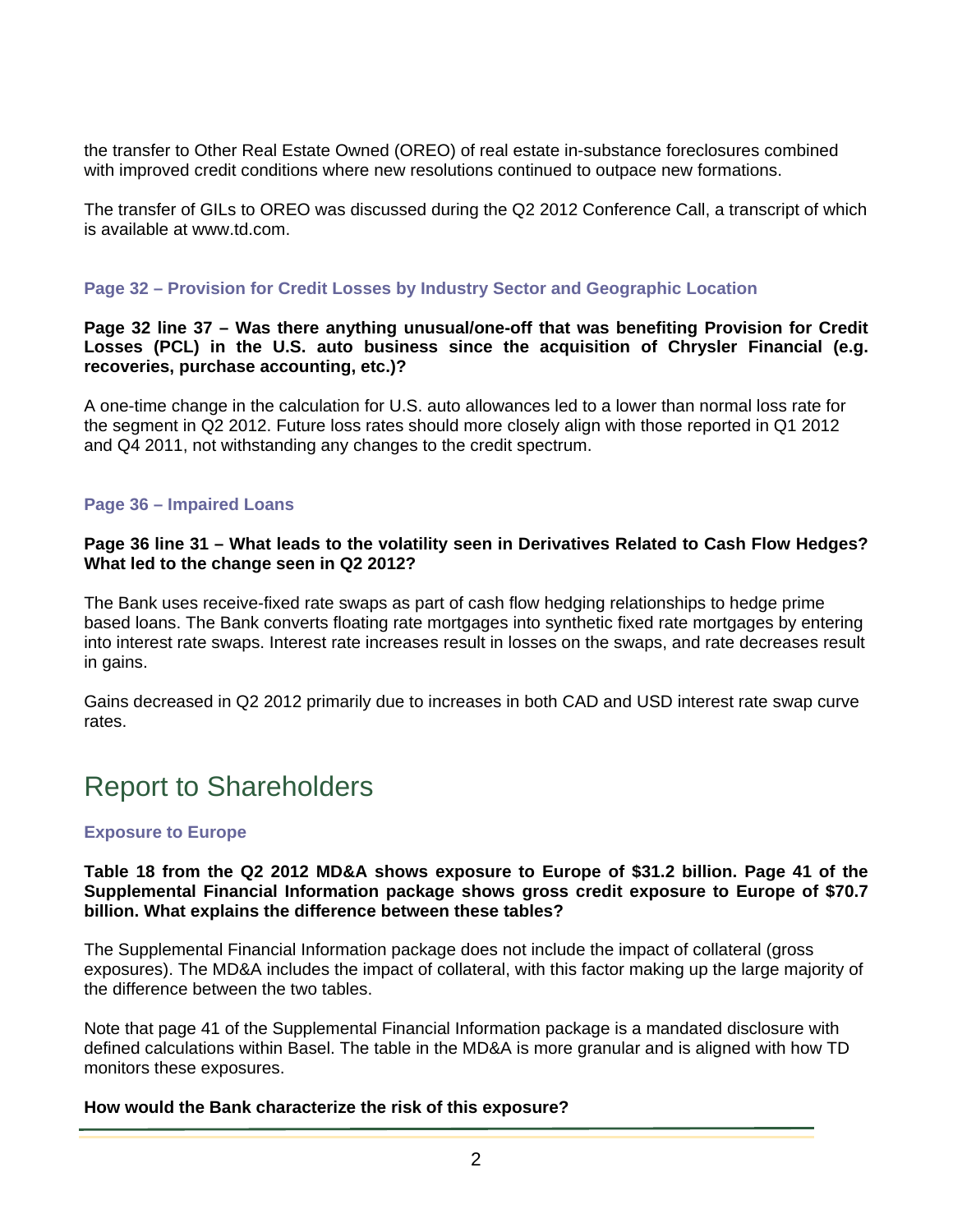95% of exposure is to AAA countries, with majority to sovereigns themselves and to well rated systemically important banks in those countries. Derivative exposure and repurchase agreements mainly have cash collateral, while the Bank's exposures are reviewed regularly.

#### **The Bank's European exposures relate to which businesses?**

The exposures primarily relate to the Bank's Wholesale operations (fixed income businesses in the U.K. and in Europe) and to general ALM activities / treasury functions within TD.

#### **How have the Bank's exposures to Europe changed in Fiscal 2012?**

Net exposure to the Rest of Europe (e.g. excluding GIIPS) decreased from \$34.4 billion to \$30.5 billion since Oct 2011, and collateral increased from \$19.0 billion to \$28.8 billion. The increased collateral offsets increased notional value of repurchase agreements since Oct 2011.

#### **Items of Note for MBNA**

#### **How are the Items of Note used to convert Canadian P&C Reported Expenses to Adjusted Expenses?**

The item of note "Integration charges and direct transaction costs relating to the acquisition of the credit card portfolio of MBNA Canada" is a mix of revenue and expense impacts. The split between each is outlined in Table 3, Footnote 1 and Footnote 4 of the Q2 2012 Report to Shareholders.

#### **Legal Liabilities**

#### **What can be inferred from the decrease in potential legal liability, from \$572 million in Q1 2012 to \$350 million in Q2 2012?**

It is important to note that the decrease from \$572 million in Q1 2012 to \$350 million in Q2 2012 has nothing to do with provision usages.

The \$350 million is not an accrual made on the balance sheet – it is the upper end of a range; and that range is an estimate of the aggregate range of reasonably possible losses, in excess of provisions on the balance sheet, for the Bank's legal proceedings where it is possible to make such an estimate. It is also worth highlighting that there are cases for which we cannot make an estimate and so those cases are not included in this range.

In other words, this range is very much a "point in time" disclosure and is likely to change from quarter to quarter.

#### **Economic Value at Risk After Tax**

**Does the Economic Value at Risk After Tax chart on Page 33 of the Report to Shareholders suggest that TD was positioned for a cut in rates in Q2 2012?**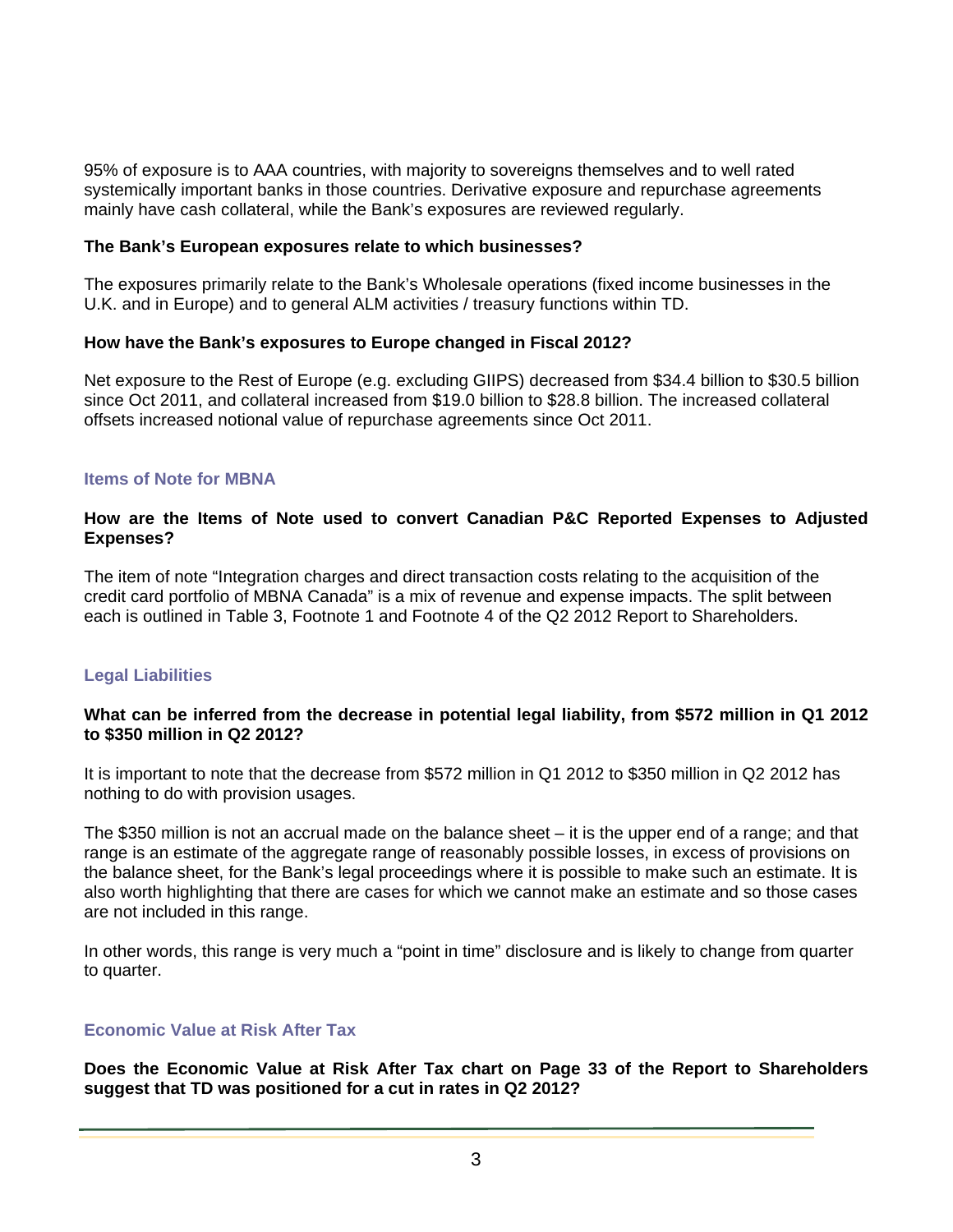The bank did not intentionally position itself for rate hikes or cuts.

The EVAR chart on Page 33 of the Report to Shareholders illustrates the effect of large rate shocks in the absence of any incremental hedge rebalancing activities. The change in value for small rate shocks (consistent with hedge rebalancing frequency) is significantly smaller. The exposure is not "neutral" due to the inherent time delay involved in collecting, modelling, and hedging all exposures across the organization.

For example, retail production that occurred on January 31 2012 would not be explicitly hedged until the following day, and as such the reported January 31 2012 position may not be neutral.

#### **Securities Portfolio**

#### **What is the remaining duration on debt securities classified as loans? What is the average yield on these securities and are they included in segment NIM?**

For the U.S., the debt securities classified as loans have an average duration in the 3 year range. Average yield is approximately 7%. This yield is included in segment NIM.

#### **Is securities repricing in the AFS portfolio (i.e. securities maturing and being replaced in a lower rate environment) a significant source of NIM contraction?**

The level of NIM contraction associated with the low rate environment is not as straightforward as looking at reduced asset yields, as it is also dependent on the funding source for the asset. As such, TD does not look at these elements in isolation.

NIM compression is a factor where TD is not able to lower the rate paid for deposits due to the low rate environment. A large portion of the AFS securities portfolio is funded with sweep deposits from TD Ameritrade where we do have the ability to adjust deposit costs. The contraction in yield from the AFS portfolio is gradual, but is a material driver over time for both TD and the industry.

### Investor Presentation

#### **Condo Exposure**

#### **Does the Bank's exposure to condo developers, disclosed this quarter as part of the Investor Presentation, include both drawn and undrawn lines or is it only the drawn portion?**

The Bank's disclosed exposure to condo developers is only the drawn portion of available lines.

#### **Gross Lending Portfolio under IFRS**

**The Investor Presentation includes a categorized breakdown of the Gross Lending Portfolio. In Q1 2011, Q2 2011 and Q3 2011, during the IFRS parallel year, these values were presented under Canadian GAAP. What were the balanced under IFRS?** 

An updated slide is included on the next page.